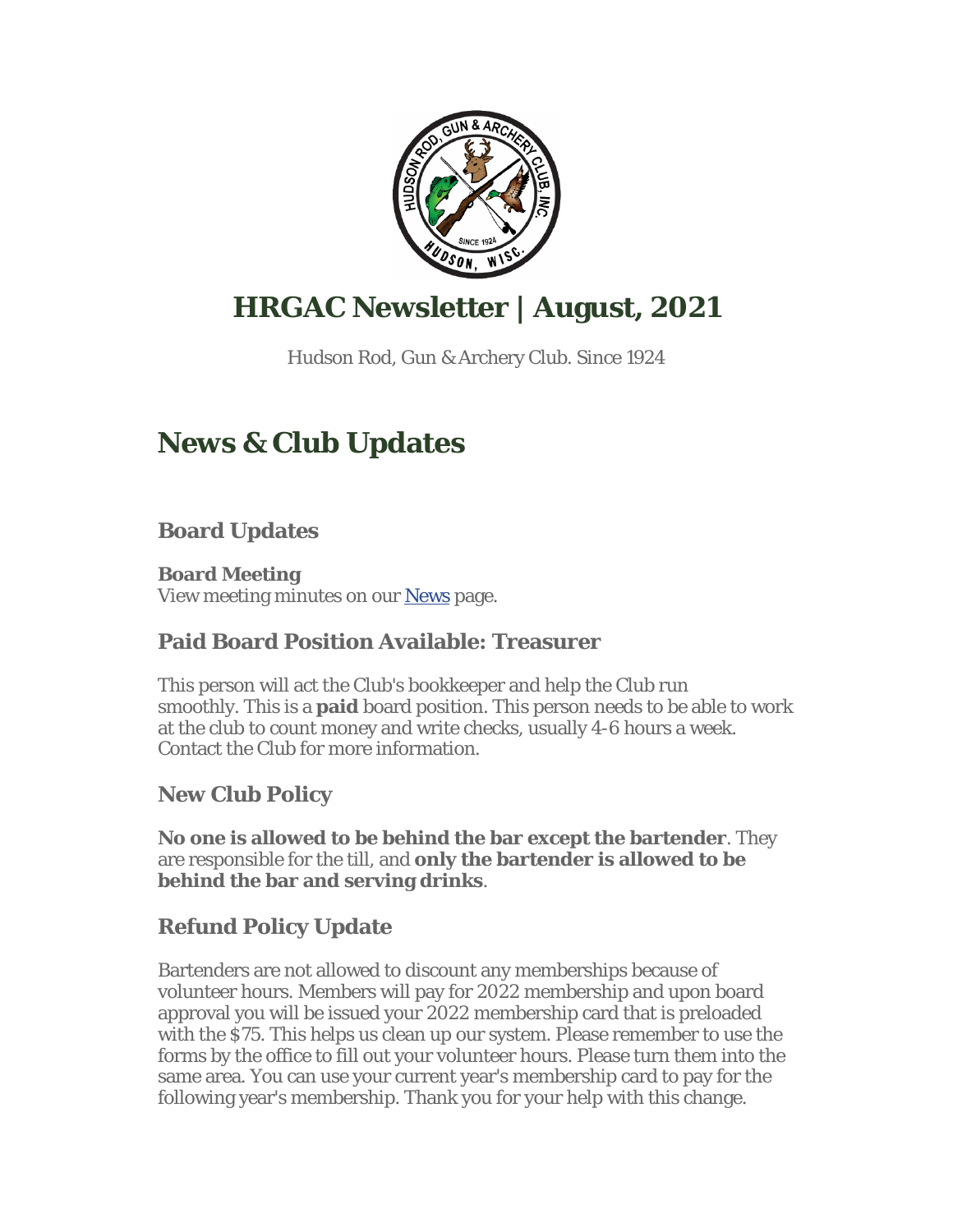### **9mm Ammo Recall Notice**

There is a recall on Winchester and Herter's 9mm ammo purchased during the May timeframe. There is an issue with specific lots of ammo sold. Visit **winchester.com** to get more information on how to identify if you've purchased any of the listed defective ammo.

### **Coming Soon: Get Your HRGAC Gear!**

Bruce Rhymer is working on getting some options for HRGAC branded clothing and hats. They can be seen at the clubhouse. Ordering and pricing will be available soon.

### **2021 Fall Hudson Trap and Skeet League**

Information on the 2021 Fall Trap and Skeet League coming soon. Questions? Talk to Keith Hanson: 612- 309-9729 or keith.hanson@icloud.com.

### **Summer Centerfire League**

Summer Centerfire League begins Monday, August 2nd. This is for centerfire pistols and pistol caliber carbines/rifles.

As with the Summer .22 League: The basic league fee is \$30 and each extra gun will require a \$10 fee in addition to the basic league fee.

This has been set up in the cash register system. **Remember to get your receipt for all applicable fees**.

Questions? Contact to Dan Nord at djnord@aol.com.

#### **Reminder: Membership cards are not valid payment for League Fees**

The Membership/Debit card is not valid payment for League Fees. There is no discount for league fees.

### **Volunteers Opportunities and Help Wanted**

 **Summer Help**: The Club is looking for volunteers to help with spring projects. Interested? Call Tom Zaspel. at 715 781 2459.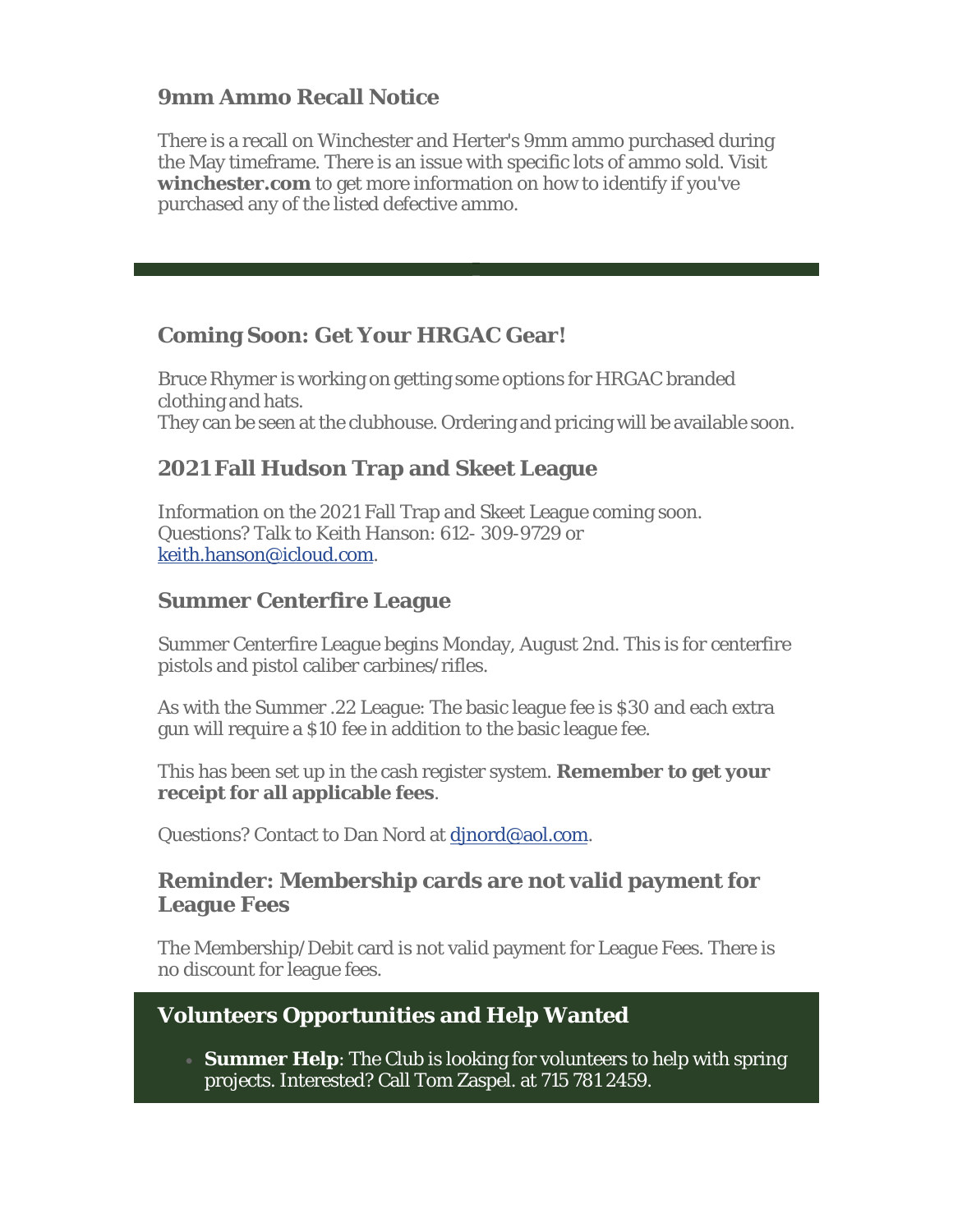- **Club Website**: The Club is looking for someone to take over the Club's website. Contact **Pauline Goerdt** at pleen117@hotmail.com for more information.
- **Pullers, Bartender, & RSO Help Wanted**: We will be looking to hire more pullers for the summer season and another bartender for the summer hours. We will also need more RSOs. Contact Derek Gilbert for more information, Derek@anchorinsuranceagents.com.
- **Pullers and scorers wanted for the August 15 Indianhead Trap tournament**: Looking for a few people to pull and score and a few to help fill the trap houses and a few people to help with the scoring and keeping details and making the day go smoothly. Please contact Bob Meyer at Hd103hd@gmail.com to sign up or get more information.
- **Board Treasurer**: This person will act the Club's bookkeeper and help the Club run smoothly. This is a **paid** board position. This person needs to be able to work at the club to count money and write checks, usually 4-6 hours a week.

Single and Family Memberships qualify for a Rebate of \$75 with 8 hours of board approved work hours.

Help improve the club experience and club grounds, and save money on your annual membership. Volunteer today!

### **Committee Help Wanted**

We are looking to have a committee that would like to run a day where our members go out to Game Unlimited and do some bird hunting and sporting clays and fishing. The Gun club would sponsor the event and get the profits.

We could extend the invitation to all the other gun clubs and members with the hopes of building camaraderie amongst clubs and a stronger shooting community.

Interested? Contact Pauline Goerdt for more information: Pleen117@hotmail.com.

### **Hunter Safety Training**

Hunter safety training will be available at the Club. Those interested in participating should contact Pat Knorn at 715-410-1160 or pknornhuntersafety@gmail.com.

# **Upcoming Events**

**Taco Night Fiesta**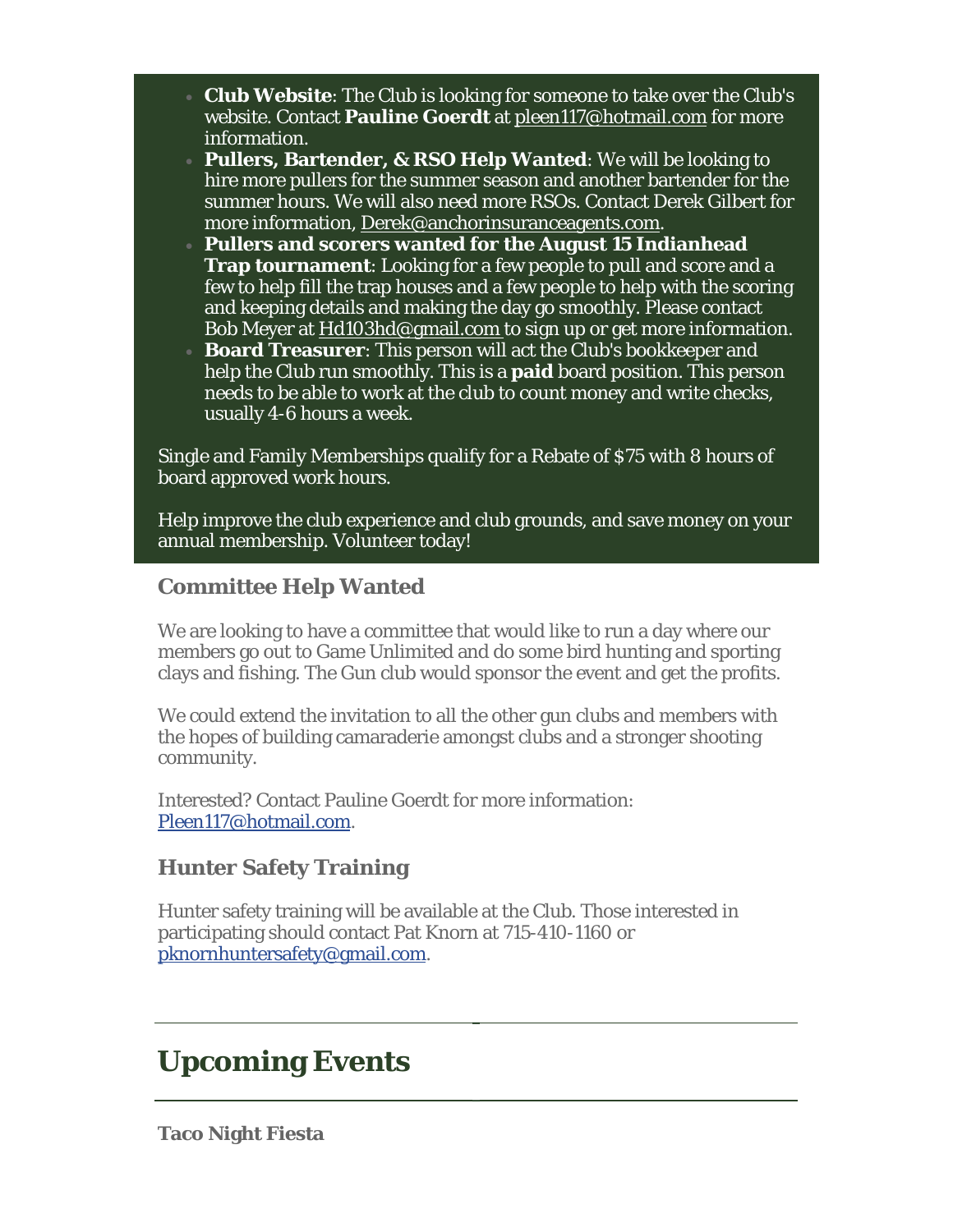**When:** Thursday, August 12th, 2021 5:30 – 7:30 pm (or until gone) **Where:** Hudson Rod & Gun **Cost:** \$10.00 – Dos Tacos (that's 2 tacos, if you're North of 8) an Enchilada, Rice, Beans & Desert!

#### **Come support HRGC & Friends Fixing Fences (FFF)!**

Strap on your Sombrero and join us for a Taco Thursday Mexican Fiesta! Proceeds will be donated for various projects and some much needed improvements to the club.

Plenty of adult beverages will be available at the Bar! There will be desert, but feel free to bring another desert to share!

For more info contact Greg Strauss, gregrstrauss@gmail.com or 651-491- 2138

#### **What: Indianhead Sunday Traveling Trap League When/Where:**

 **August 15, Hudson Rod & Gun** (sign up early enough to be done by 4 pm)

Rules: Show up and have fun!

#### **Pullers and scorers Wanted!**

Looking for a few people to pull and score and a few to help fill the trap houses and a few people to help with the scoring and keeping details and making the day go smoothly. Please contact Bob Meyer at Hd103hd@gmail.com to sign up or get more information.

## **Training Opportunities at the Club**

#### **Concealed Carry Classes**

Shooters can obtain permits for MN, WI, UT and FL with the certificates you earn at this one day class. Depending on which of these permits you apply for, you can currently carry in up to 37 states.

#### **NSSF First Shots Pistol Classes**

This class is designed for the new shooter. The lesson plan presents new shooters with Safety, Marksmanship and Range Etiquette Issue with the intent of making the new shooter comfortable coming to the range. Another desired outcome is to make everyone else on the range more comfortable with the new shooter.

#### **NRA Range Safety Officer Class**

This class is open to anyone that wishes to work as a Range Safey Officer at their local club, with any scholastic shooting programs and / or competitions locally, regionally or nationally. To become a NRA Range Safety Officer, you must pass the RSO course and demonstrate that you possess the knowledge, skills, and attitude essential to organizing, conducting, and supervising safe